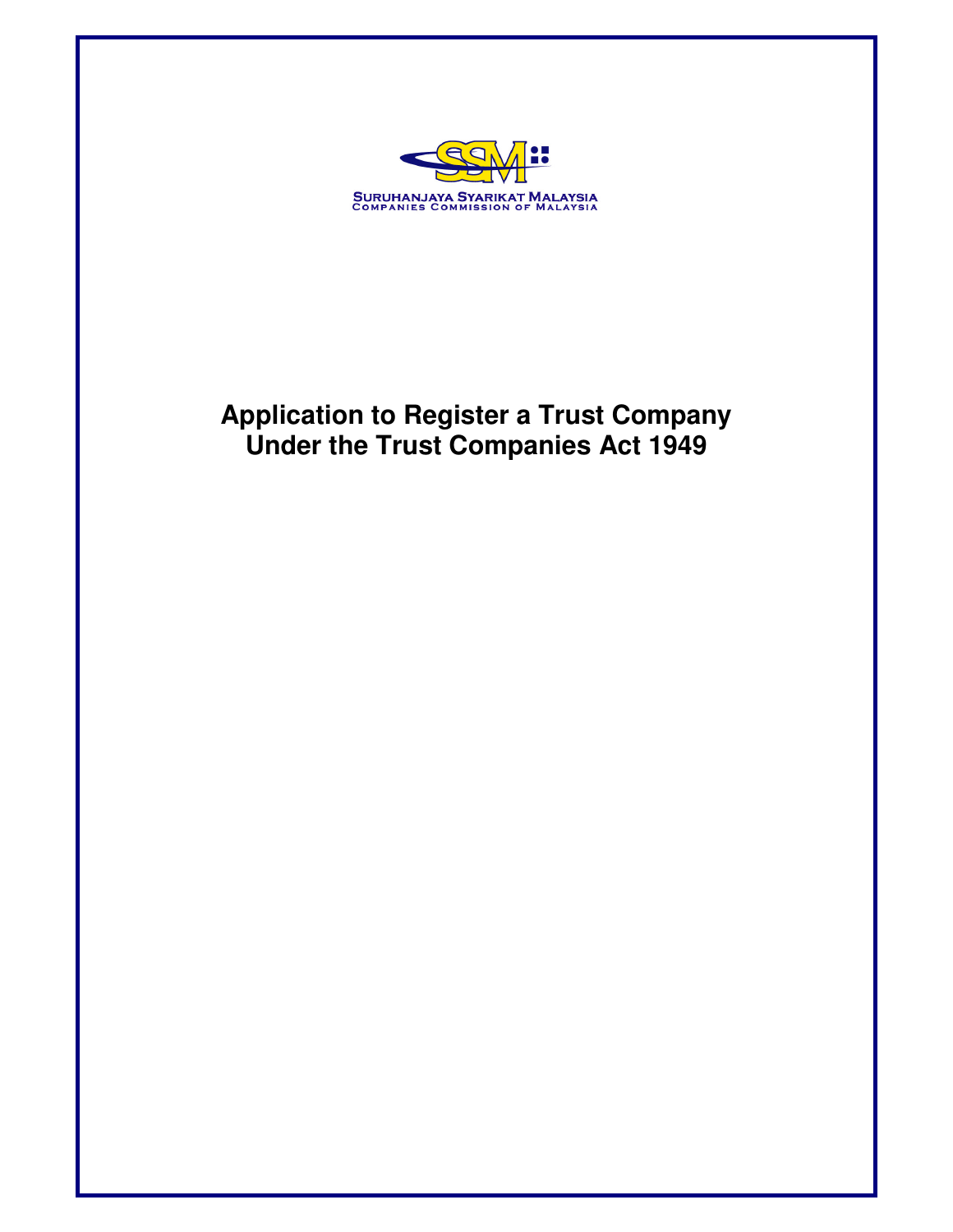

#### **Provisions of the Act**

1. Section 3 of the Trust Companies Act 1949 stipulates that any public company incorporated in Malaysia may apply to the Registrar of Companies to be registered as a trust company subject to the terms and conditions stated in the provisions of section 3 of the said Act.

The terms and conditions in the provisions of section 3 are as follows:

- (a) the purpose of the company is restricted to several or all purposes stated in section 8;
- (b) the authorised capital of the company is not less than five hundred thousand ringgit (RM500,000) divided into shares of not less than ten ringgit (RM10.00) each;
- (c) at least one-half of the amount of every share issued by the company remains unpaid and is not liable to be called up, except in the event and for the purpose of the winding-up or dissolution of the company;
- (d) the board of directors are to be appointed with due care and attention according to the company's Articles of Association;
- (e) at least one hundred and fifty thousand ringgit (RM150,000) of the authorised capital has been bona fide paid up;
- (f) the company has deposited securities approved by the Minister of Finance to the value of one hundred thousand ringgit (RM100,000) with the Accountant General; and
- (g) the company is able to meet its obligations, apart from its liabilities to its shareholders, without taking into account the securities deposited with the Accountant General.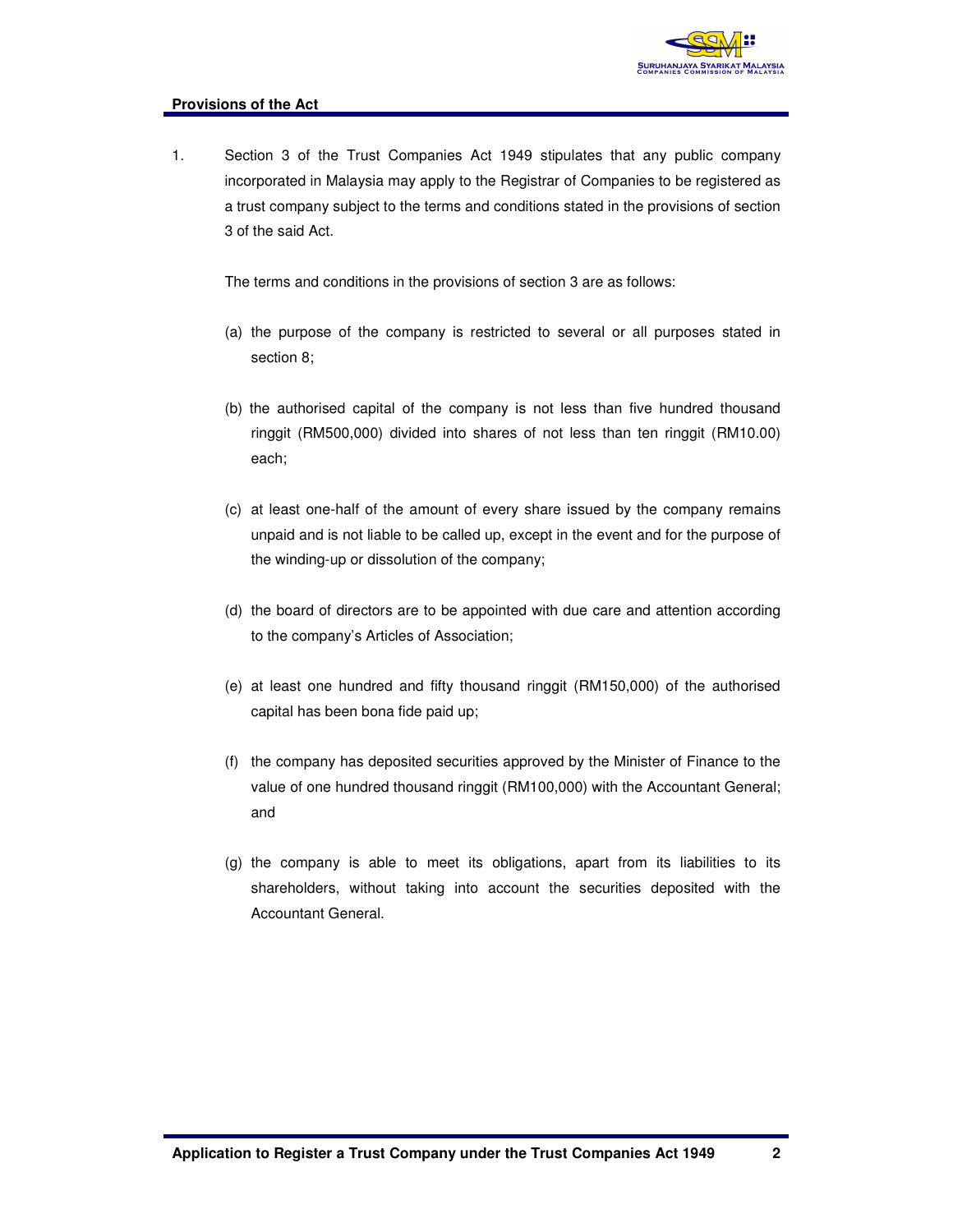

# **Application Guidelines for Approval in Policy to Establish a Trust Company for the Purpose of Registration under the Trust Companies Act 1949**

- 2. Under circumstances whereby a public company has yet to be established, the applicant is required to take action to first establish the said company.
- 3. Please refer to the SSM website for the procedure to establish a public company.
- 4. Use of the word "trustee" or "trust" in the name of the public company to be established requires the approval of the Minister as it is a restricted name.
- 5. One of the supporting documents which must be submitted for the consideration of the Minister in approving the use of the word "trustee" or "trust" is the approval in policy letter, for the use of the said name, from this Division.
- 6. Documents which need to be submitted to this division for consideration of approval in policy for the use of the said name / establishing a trust company are as follows:
	- a) Details and organisation chart of the company;
	- b) Proposal on the main activity;
	- c) Explanation of the biodata of the Chief Executive Officer (CEO) / Directors / Officers / Employees:
		- i) Name and complete biodata of the nominated CEO, directors and board of directors;
		- ii) Confirmation of the CEO to be in full-time employment; and
	- d) Name of the shareholders and their shareholdings:
		- i) Please ensure that the shareholder structure complies with regulations under section 32 of the Trust Companies Act 1949:

'No member of a trust company shall at any time hold, or have any interest in shares in the capital of the capital to an amount exceeding one fifth of the issued capital of the company'.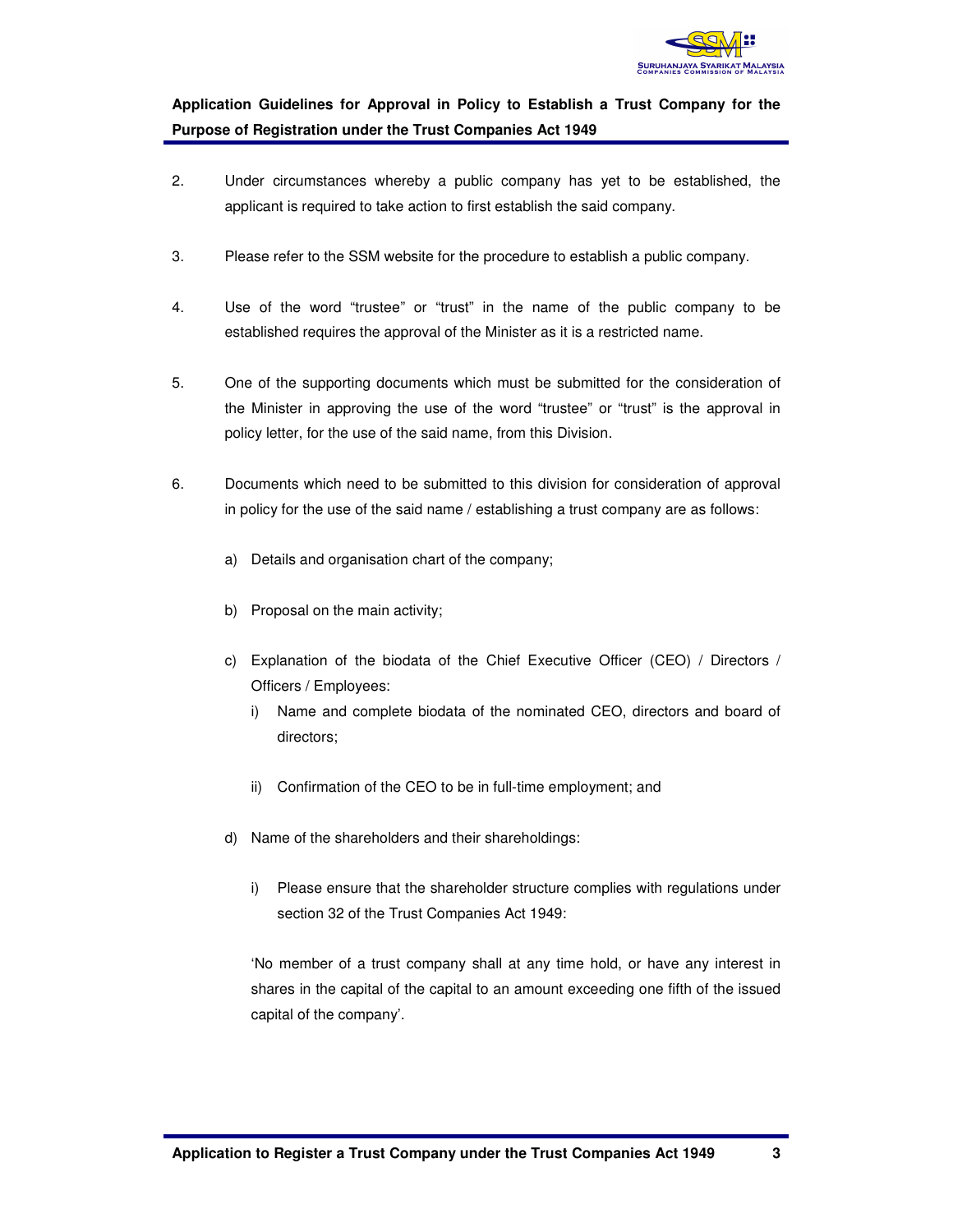

- 7. SSM will issue the approval / rejection letter for the use of the said name / establishment of the trust company after consideration of all information submitted.
- 8. If an approval in policy letter has been obtained, the subsequent action is to submit the relevant documents to the Name Search Division and Incorporation (Registration) Division to establish a public company under the Companies Act 1965.

# **Guidelines to Register a Trust Company under the Trust Companies Act 1949 After Incorporation of a Public Company**

- 9. Documents which need to be submitted to this division for consideration to register a trust company are as follows:
	- i. Form 8 (Certificate of Incorporation for a Public Company) indication of BERHAD status;
	- ii. Form 23 (Certificate of Commencement of Business);
	- iii. Memorandum and Articles of Association where its object is as provided under section 8 of the Trust Companies Act 1949;
	- iv. A detailed corporate project including a study on the local and foreign trust industry (if applicable) as well as the plan and marketing strategy of the company. Other information which must be submitted is as follows:
		- Information on the size of support staff as well as officers / directors who will lead the company in the management of the trust company;
		- Name and complete biodata of the Chief Executive Officer (CEO) / Directors / Officers / Employees;
		- Confirmation that the CEO will be in full-time employment;
	- v. Details of shareholders including their names and shareholdings. Please ensure that the shareholder structure complies with regulations under section 32 of the Trust Companies Act 1949 as follows:

'No member of a trust company shall at any time hold, or have any interest in shares in the capital of the capital to an amount exceeding one fifth of the issued capital of the company';

- vi. Certified copies of Form 24 and Form 49;
- vii. Form 48A for the director(s) to be appointed; and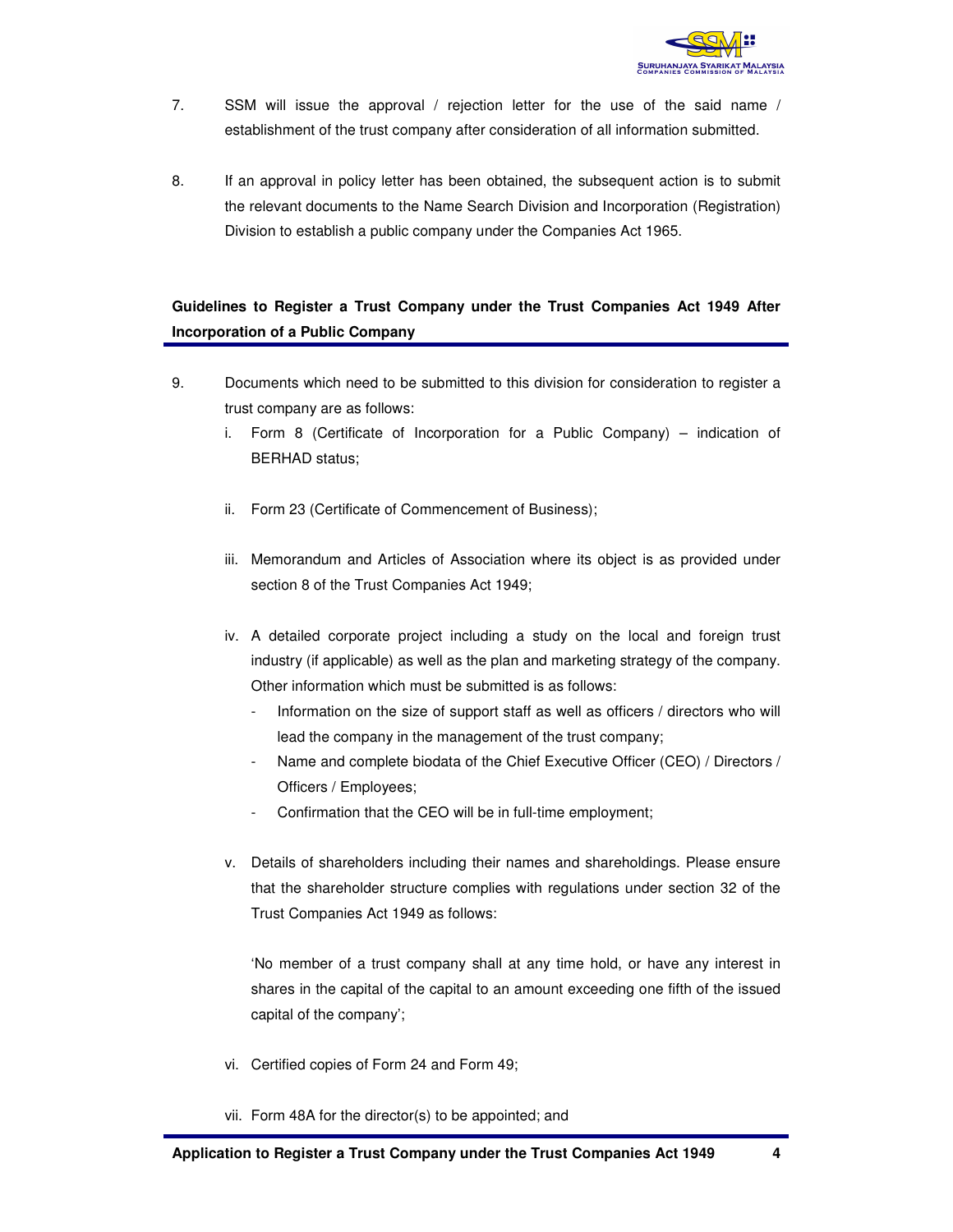

viii. personal credit information, of the director(s) / Chief Executive Officer to be appointed, from the Central Credit Reference Information System (CCRIS) of Bank Negara Malaysia (Central Bank of Malaysia).

(Note: Please refer to the advisory and services information web page of Bank Negara Malaysia (Bank Negara Malaysia LINK) for more information on the CCRIS.)

- 10. After consideration of the relevant documents, a rejection letter will be issued if the Registrar is not satisfied and is of the opinion that the applicant does not qualify for registration.
- 11. If the Registrar is satisfied, the nominated CEO is required to attend an interview. In addition, the applicant is required to submit the following documents:
	- i. Statutory Declaration which states that the company is able to meet its obligations apart from its liabilities to its shareholders [section 3(g) of the Trust Companies Act 1949];
	- ii. Security Deposit of RM100,000 deposited with the Accountant General [section 3(f) of the Trust Companies Act 1949];
	- iii. Original receipt for payment of RM5.00 for the application and the receipt for the certificate of registration according to the amount of authorised capital; and
	- iv. submission of the registers of members, directors and the minutes of meetings as well as copies of bank-in slips or any documents to support compliance with sections 3 and 32 of the Trust Companies Act 1949 to this division for inspection.

#### **Terms and Conditions for the Registration Licence of a Trust Company**

- 12. The approval of registration for a trust company is subject to the following terms and conditions:
	- i. Any appointment or change in the Board of Directors or Executive Director(s) / Chief Executive Officer requires the prior approval of the Registrar of Companies; and
	- ii. All companies which obtain approval are required to become a member of a relevant and recognised industry association.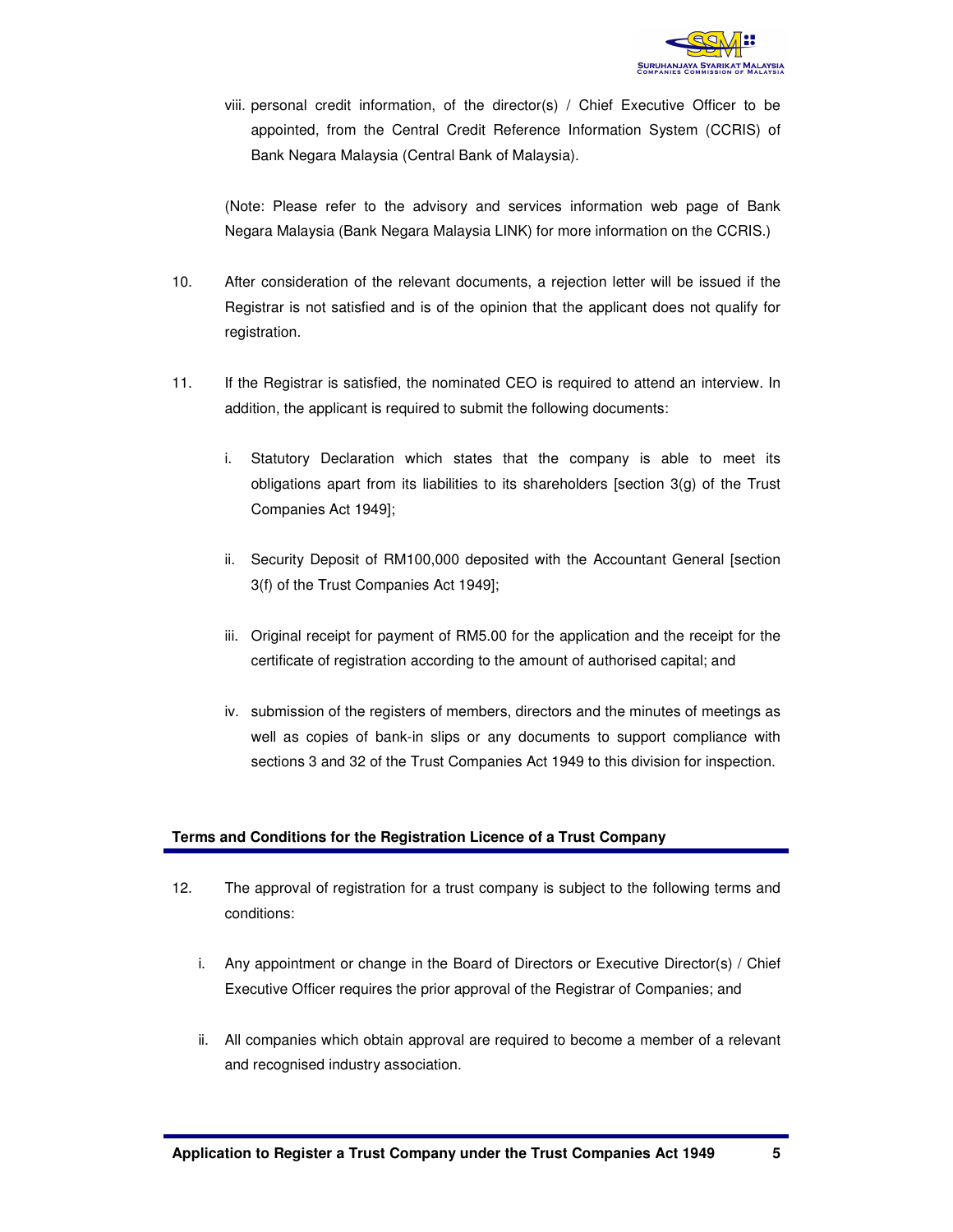

#### **Application Guidelines for the Appointment of a Chief Executive Officer / New Director**

- 13. Documents which need to be submitted to support such an application are as follows:
	- i. Complete biodata of the director / Chief Executive Officer including:
		- a. Name;
		- b. Date of Birth;
		- c. Home Address;
		- d. Office and Home Phone Number;
		- e. Current Position;
		- f. Office Address;
		- g. Academic Qualifications;
		- h. Name of Professional Bodies and Societies Joined;
		- i. Work Experience Date/Duration, Employer, Position and Function or Duties;
		- j. Courses attended;
		- k. Other Related Details; and
	- ii. Personal credit information, of the director(s) / Chief Executive Officer to be appointed, from the Central Credit Reference Information System (CCRIS) of Bank Negara Malaysia (Central Bank of Malaysia).

(Note: Please refer to the advisory and services information web page of Bank Negara Malaysia (Bank Negara Malaysia LINK) for more information on the CCRIS.)

14. If the Registrar is satisfied, the nominated CEO is required to attend an interview.

## **Guidelines to Lodge Annual Returns of a Trust Company under Section 21 of the Trust Companies Act 1949**

- 15. Under the provisions of section 21 of the Trust Companies Act 1949, every trust company is required to keep a list of members and a summary as required by section 165 of the Companies Act 1965 together with a statement of liabilities for the investments and properties of the company.
- 16. The said statement must be certified to be true with an affidavit signed by the chairman or deputy chairman and attested by a manager or company secretary of the company. Additionally, the documents which need to be lodged are as follows:
	- i. Annual Returns; and
	- ii. Statement of Liabilities together with an Affidavit.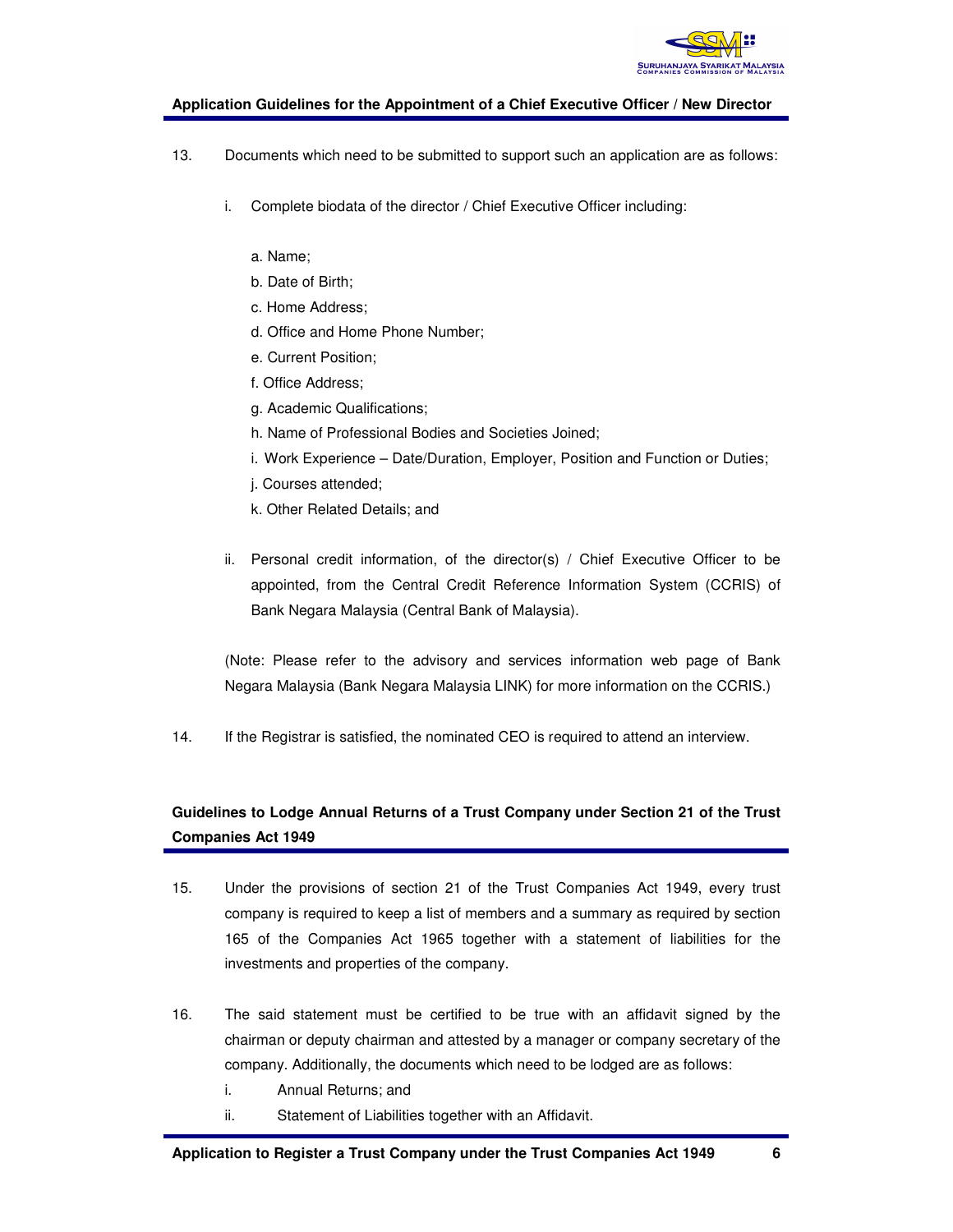

- 17. Fees for the lodgement of Annual Returns by a trust company is RM10.00. Annual Returns have to be lodged with this division. They are different from the standard annual returns lodged under the provisions of section 16 of the Companies Act 1965.
- 18. The documents which need to be lodged are the Annual Returns and the statement of liabilities together with an affidavit.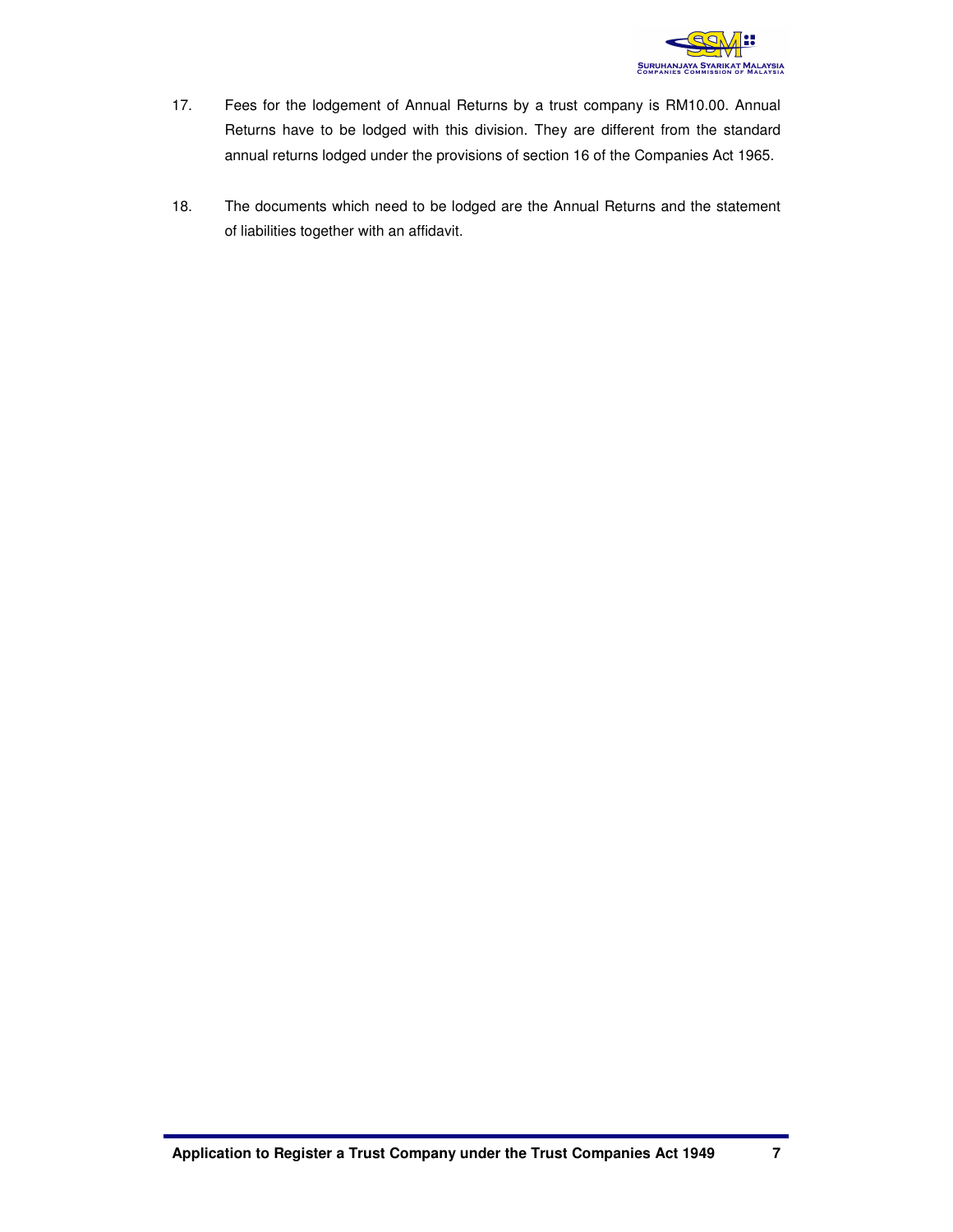



Company No:

#### **AFFIDAVIT UNDER SECTION 21 OF THE TRUST COMPANIES ACT 1949**

We, **Director/ Chairman** (NRIC No: ) of **home address** the **Director / Chairman** of **name of the company**, and **name** (NRIC No: ) of **home address,** the Company Secretary of that company, do solemnly and sincerely declare that the particulars contained in the statement of the liabilities in **the annexure marked with the letter "A"** of **name of the company** to the public in its trustee capacity, and of the investments and holdings of the company on trust account are true to the best knowledge, information and belief.

And we make this solemn declaration conscientiously believing the same to be true and by virtue of the Statutory Declarations Act, 1960.

Declare at **name of place** in the State of **name of state,** this **date.**

**(Sign by: ) (Sign by: ) Company Secretary (Licence No)**

Before me, **(Sign by Commissioner of Oaths**) Lodge by: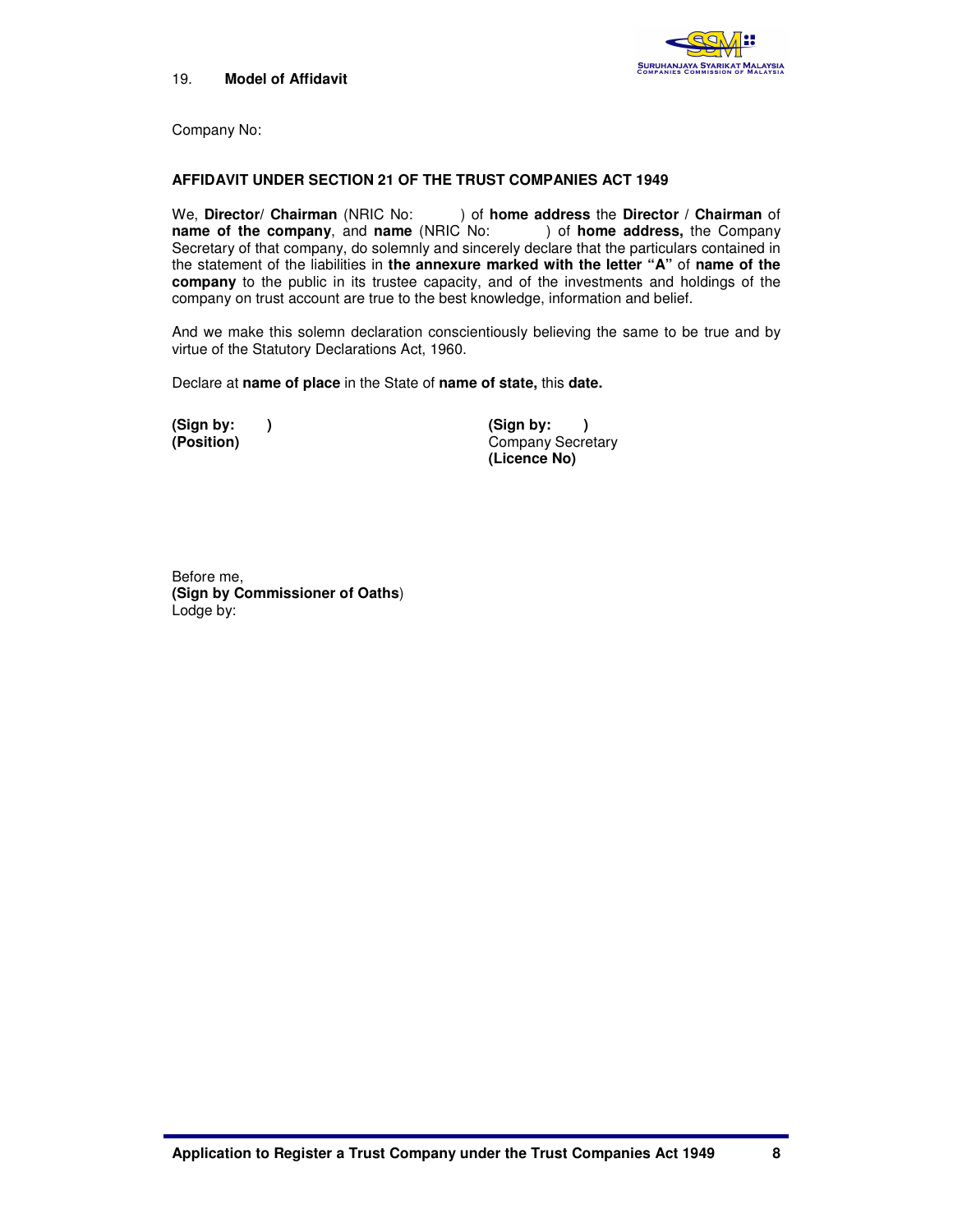

**Annexure A** 

### **ABC TRUSTEE BERHAD ( Company. No)**

#### Private Trust Services Status Update As at …………………

| No. | Name of Trust<br>/ Client | Date of<br>Commencement | Annual<br><b>Trustee</b><br>Fee | Duration | Value        | Type    |
|-----|---------------------------|-------------------------|---------------------------------|----------|--------------|---------|
|     | <b>ABC Family</b>         | 03 May 2000             | RM 1,000                        | 60 years | Undetermined | Private |
|     | Trust                     |                         |                                 |          |              | Purpose |
|     |                           |                         |                                 |          |              | Trust   |
|     |                           |                         |                                 |          |              |         |
|     |                           |                         |                                 |          |              |         |
|     |                           |                         |                                 |          |              |         |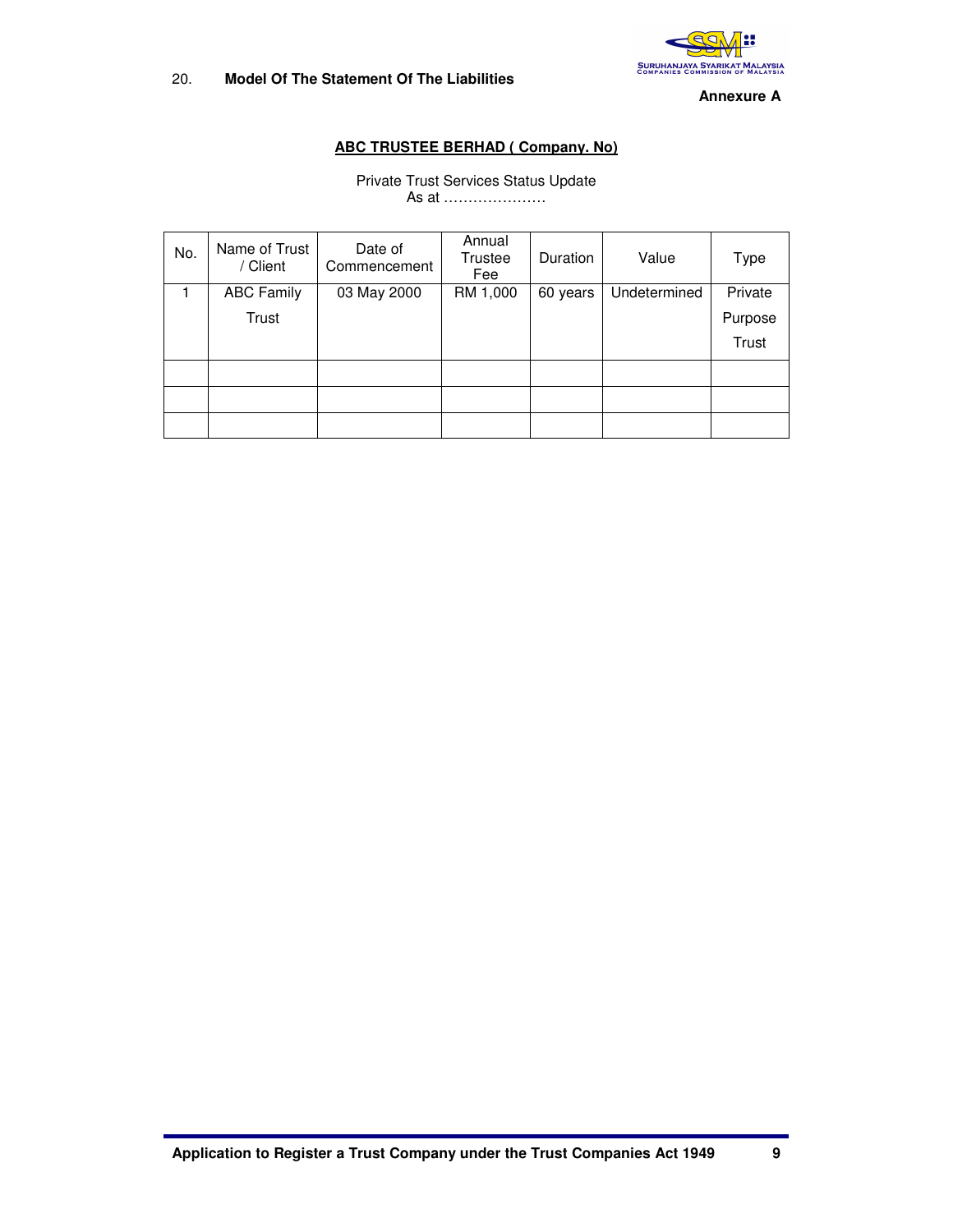

#### **Annexure A**

#### **ABC TRUSTEE BERHAD (Company. No)**

Corporate Trust Job As at ………………

| <b>Client</b>                              | <b>Instrument</b>                                                     | <b>Duration</b>                              | Value      |
|--------------------------------------------|-----------------------------------------------------------------------|----------------------------------------------|------------|
| ABC (M) Corp. Bhd                          | Custodian Trustee<br>For Xyz Shares                                   | 4 years                                      | RM 200,000 |
| <b>MNO Property</b><br><b>Holdings Bhd</b> | <b>Trustee For Private</b><br><b>Debt Securities</b><br>(ICULS/RCULS) | 10 years                                     | RM 100,000 |
| KCP Marketing (M)<br>Sdn. Bhd.             | Custodian Trustee<br>For KCP Shares                                   | Until the<br>Restructuring<br>Scheme is Over | RM 24,656  |